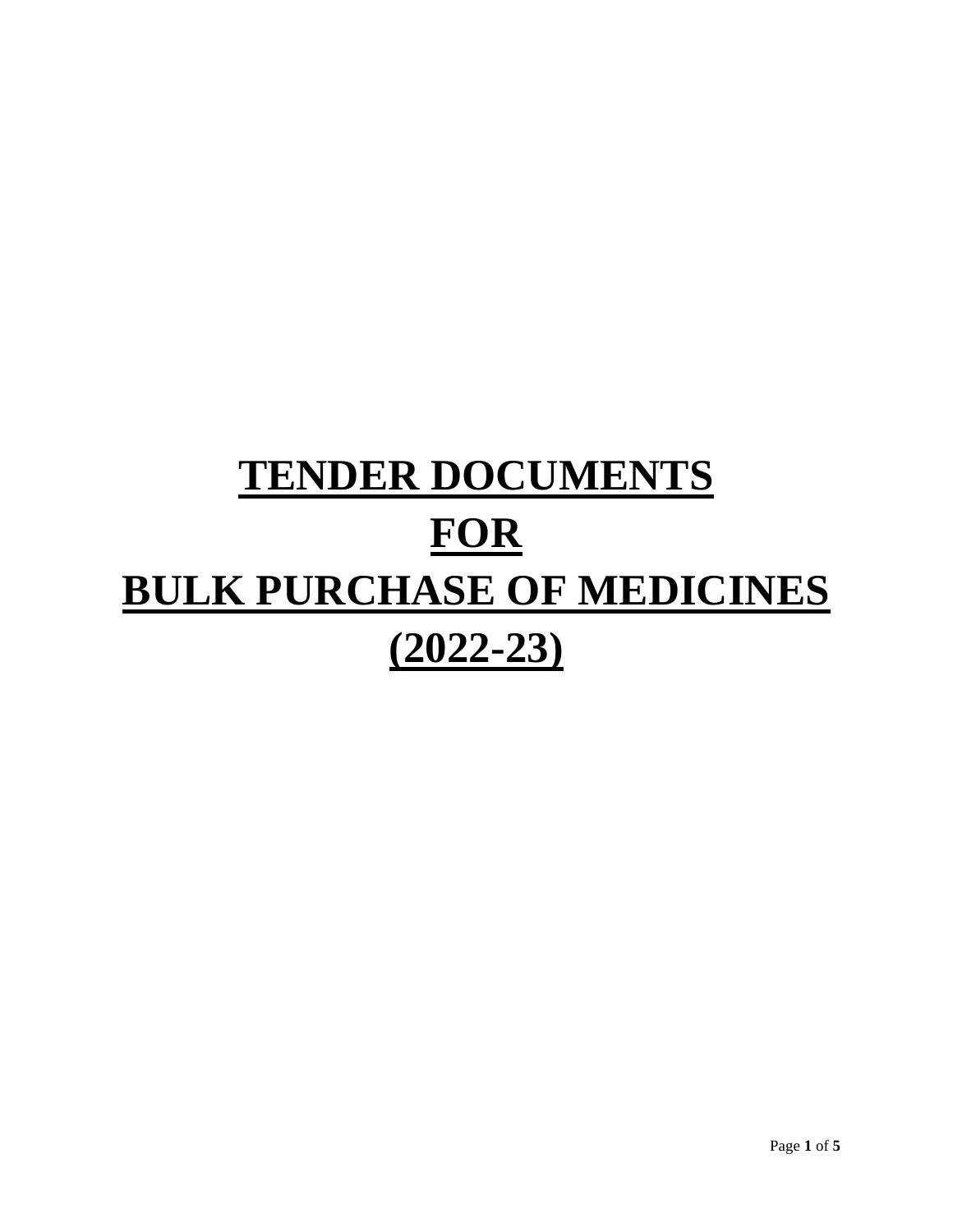

# CANTONMENT BOARD CLIFTON

CC-38, Street 10, Kh-e-Rahat, Phase-VI, DHA, Karachi-75500 Ph. # 35847831-2, 35348774-5, 35850403, 35348784, Fax 5847835 Website: [www.cbc.gov.pk](http://www.cbc.gov.pk/)

#### **Rs. 2000/- (Non-Refundable)**

#### **TENDER FORM**

| Name of Firm                      |                                                                                                                                             |
|-----------------------------------|---------------------------------------------------------------------------------------------------------------------------------------------|
| <b>Tender Reference</b>           |                                                                                                                                             |
| Applying for:                     | Medicines / Vaccines / Surgical Items / X-Ray Films /<br>Laboratory Kits & Chemicals / Homoeopathic Medicines /<br>Dental Items & Materials |
| <b>Address of Firm</b>            |                                                                                                                                             |
| <b>Contact of Firm Phone/Cell</b> |                                                                                                                                             |
| NTN No.                           |                                                                                                                                             |
| GST No.                           |                                                                                                                                             |
| Email                             |                                                                                                                                             |
| Website                           |                                                                                                                                             |
| Pay Order No. & Date              |                                                                                                                                             |
| <b>Bank Name</b>                  |                                                                                                                                             |
| Date of Tender Opening            | 31-05-2022 (Tuesday)                                                                                                                        |
| Time of Casting                   | 11:00 AM                                                                                                                                    |
| Time of Opening                   | 11:30 AM                                                                                                                                    |

 **Signature of Bidder With Seal**

#### **Countersignatures**

#### **Executive Officer Cantonment Board Clifton**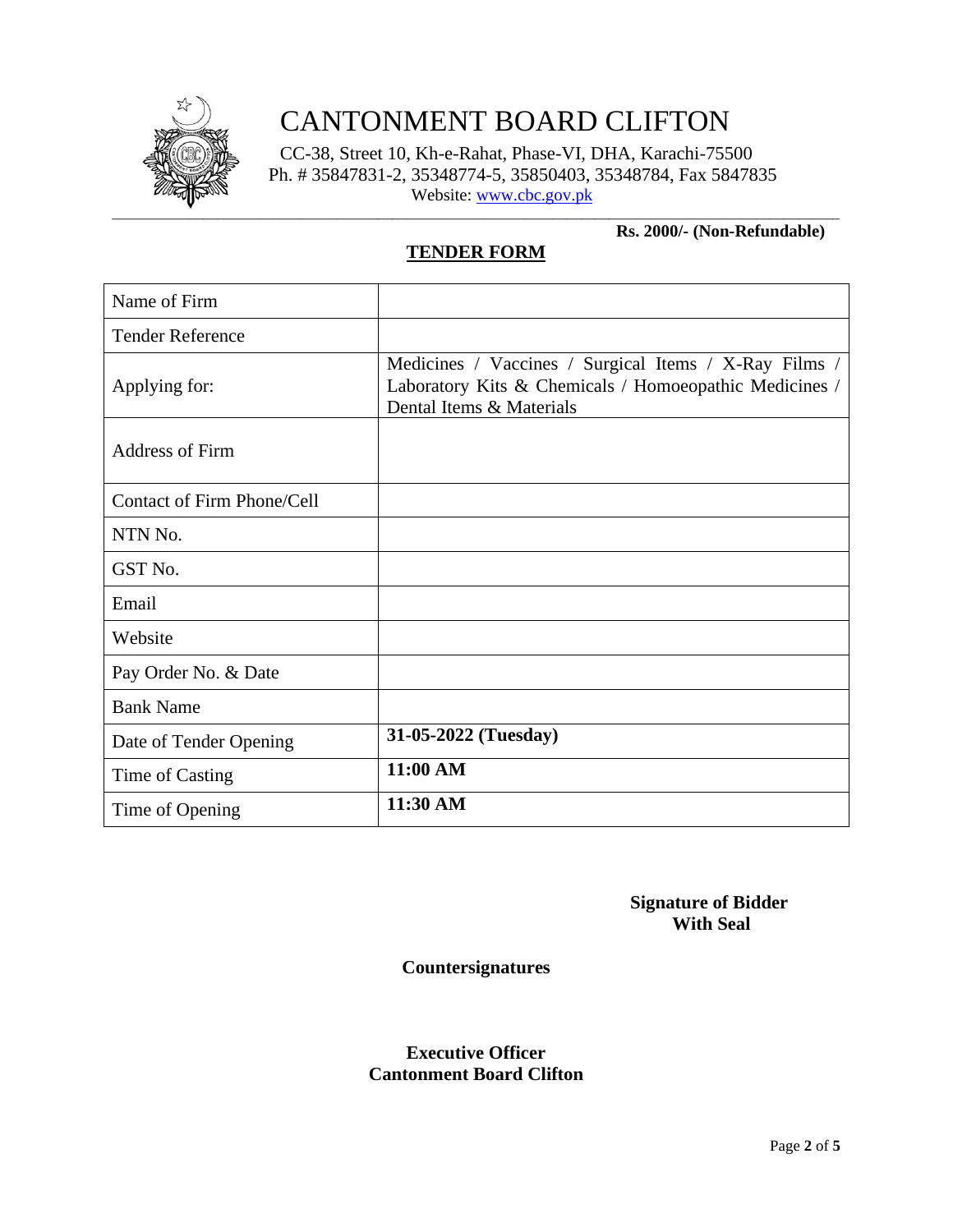### **BIDDING DOCUMENTS**

## **Mandatory Requirements**

| S.No.          | <b>Description</b>                                                                                            | <b>Required Documents</b>        |  |
|----------------|---------------------------------------------------------------------------------------------------------------|----------------------------------|--|
| $\mathbf{1}$   | All Companies/ Distributors/ Manufactures must be<br>registered with Pharmacy Council of Pakistan Established |                                  |  |
|                | under the PHARMACY ACT 1967 and must fulfill all the                                                          | <b>Registration Certificate</b>  |  |
|                | criteria to act as a Pharmacist as per all applicable Laws n                                                  |                                  |  |
|                | Regulations of Governments & Regulatory Bodies.                                                               |                                  |  |
| $\overline{2}$ | All Companies/ Distributors/ Manufacturers must be                                                            | License and                      |  |
|                | licensed as per Rule.                                                                                         | License to Manufacture           |  |
| $\overline{3}$ | NTN and SECP Registration Certificate                                                                         | <b>Relevant Certificate</b>      |  |
| $\overline{4}$ | All Companies/ Distributors/ Manufacturers must provide                                                       | Drug Verification<br>Certificate |  |
|                | "DRUG VERIFICATION CERTIFICATE" from Drug                                                                     |                                  |  |
|                | Regularity Authority/ PCSIR/ or any other recognized                                                          |                                  |  |
|                | verifying authority                                                                                           |                                  |  |
| 5              | All Companies/ Distributors/ Manufacturers must provide                                                       |                                  |  |
|                | a certificate of "Good Standing Practice" of supply of                                                        |                                  |  |
|                | Kits/Items/Materials/Films from at least Five (05) leading                                                    | <b>Relevant Certificates</b>     |  |
|                | Hospitals/ Government<br>Institutions/<br>Private<br>Semi                                                     |                                  |  |
|                | Government/ Autonomous Bodies                                                                                 |                                  |  |
| 6              | All Companies/ Distributors/ Manufacturers must not be                                                        |                                  |  |
|                | black listed by Pharmacy Council/ DRAP/ or any other                                                          | Records/Affidavit                |  |
|                | <b>Federal or Provincial Authority</b>                                                                        |                                  |  |
| 7              | All Distributors must provide Authority Letters<br>of                                                         | <b>Authority Letters</b>         |  |
|                | distributions from the Manufactures/Companies                                                                 |                                  |  |
| 8              | All Companies/ Distributors/ Manufacturers must be                                                            | <b>Bank Certificate</b>          |  |
|                | provide Bank Statement/Account Maintenance Certificate                                                        |                                  |  |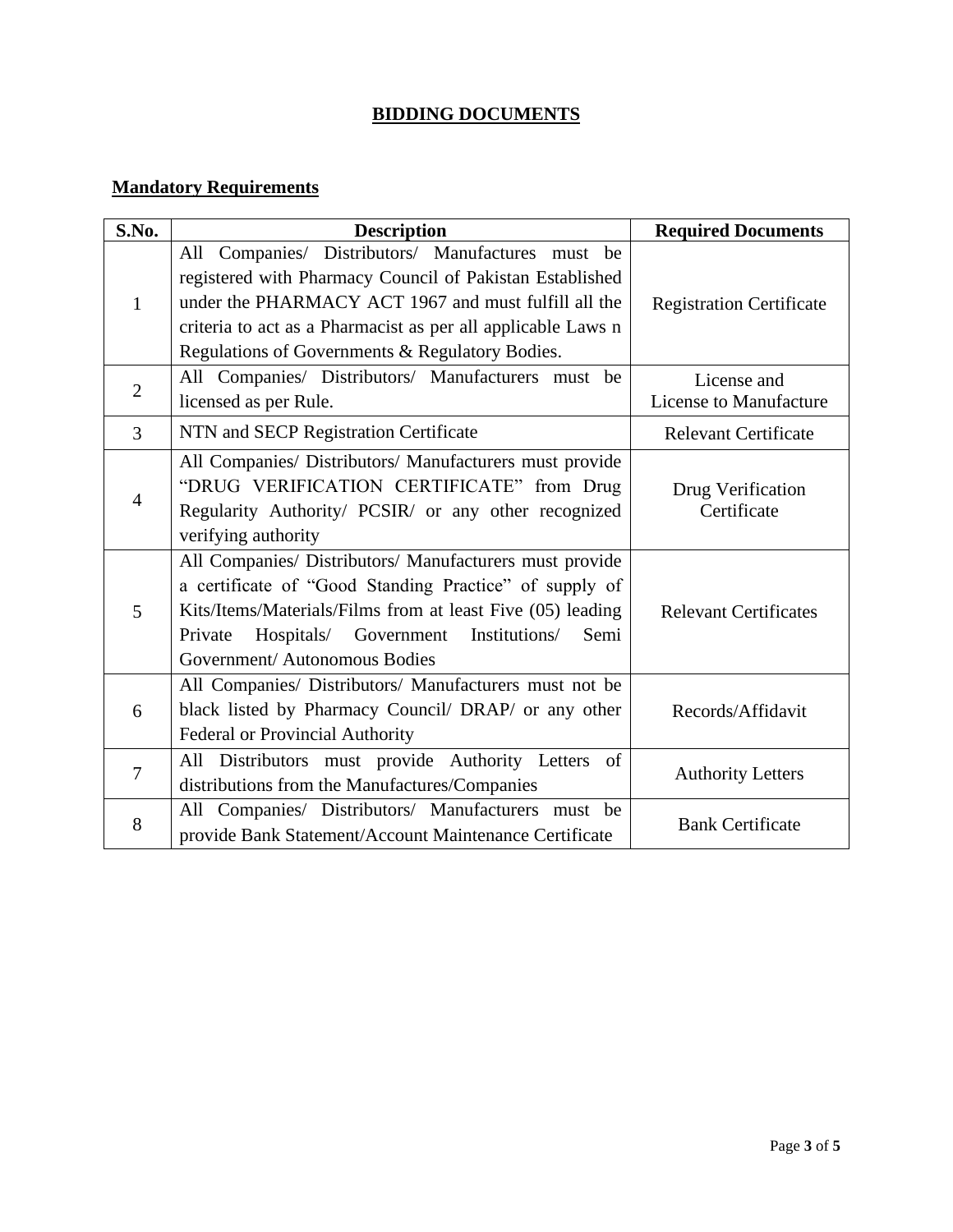#### **TERMS & CONDITIONS**

All Companies/ Distributors/ Manufacturers must follow the following terms and conditions:

- 1. Single stage envelop procedure as per Rule No. 36 (a) PPRA-2004 will be followed.
- 2. Only those suppliers are authorized to participate who have facility like Telephone, Refrigerator, Temperature Controlled Storage and Transportation.
- 3. All quotation/ tender should be enveloped, sealed and addressed to the undersigned with clear endorsement of tender reference on the right corner of envelope i.e "Tender for Bulk supply of Medicines / Vaccines / Surgical Items / X-Ray Films / Laboratory Kits & Chemicals / Homoeopathic Medicines / Dental Items & Materials etc."
- 4. Sealed Tenders/Quotations should reach to the address of Cantonment Board Clifton (CC-38, Kh-e-Rahat, Phase-VI, DHA, Karachi) on or before **31-05-2022** at **11:00 am** and shall be opened at **11:30 am** in the presence of tenderers / bidders or their authorized representatives under rule 28(2) of PPRA rules 2004 (as amended upto-date).
- 5. The contract will be for the year F/Y (2022-23) and may be effective from 01-07-2022 to 30-06-2023. The validity of the contract is extendable for a future period of one year or till the finalization of next contract.
- 6. The bidder/quotation shall quote the rebate / percentage on Trade Price of Medicines/Items etc.
- 7. The Companies/ Authorized Distributors/ Manufacturer which will offer the highest rebates will be considered as successful.
- 8. The Medicines/ Vaccines/Surgical Items/X-Ray Films/ Laboratory Kits & Chemicals/ Homoeopathic Medicines/ Dental Items & Materials/Items etc shall be produced on "AS AND WHEN REQUIRED BASIS" on requisition made by the authorized Chief Medical Officer/ Executive Officer CBC.
- 9. Tender should be free from any sort of tampering i.e. cutting erasing, overwriting etc.
- 10. Validity of Rates and Packaging must be for the financial year 2022-23. If rates are increased during the financial year, the Pharmaceutical Companies/ Authorized Distributors/ Sole Agents/ Manufacturer shall remain bound to supply the medicines/items etc. on the quoted rates.
- 11. Quotation shall be accompanied with earnest money of **Rs.50,000/-** Rupees Fifty Thousand Only) (Refundable) in the shape of pay order in favour of Executive Officer, Clifton Cantonment Board in original. The quotation without earnest money shall not be entertained.
- 12. As per Drug Registration Rule of Ministry of Health, no sticker, cutting of retail price on the inner cover is allowed.
- 13. Quotation rates should be including of all taxes as admissible under the rule.
- 14. The Cantonment Board Clifton being procuring entity on behalf on Board reserves the right to accept or reject any or all tender/quotation in the light of Rule 33 of the Public Procurement Regulatory Authority (PPRA) rules, 2004 (as amended time to time).